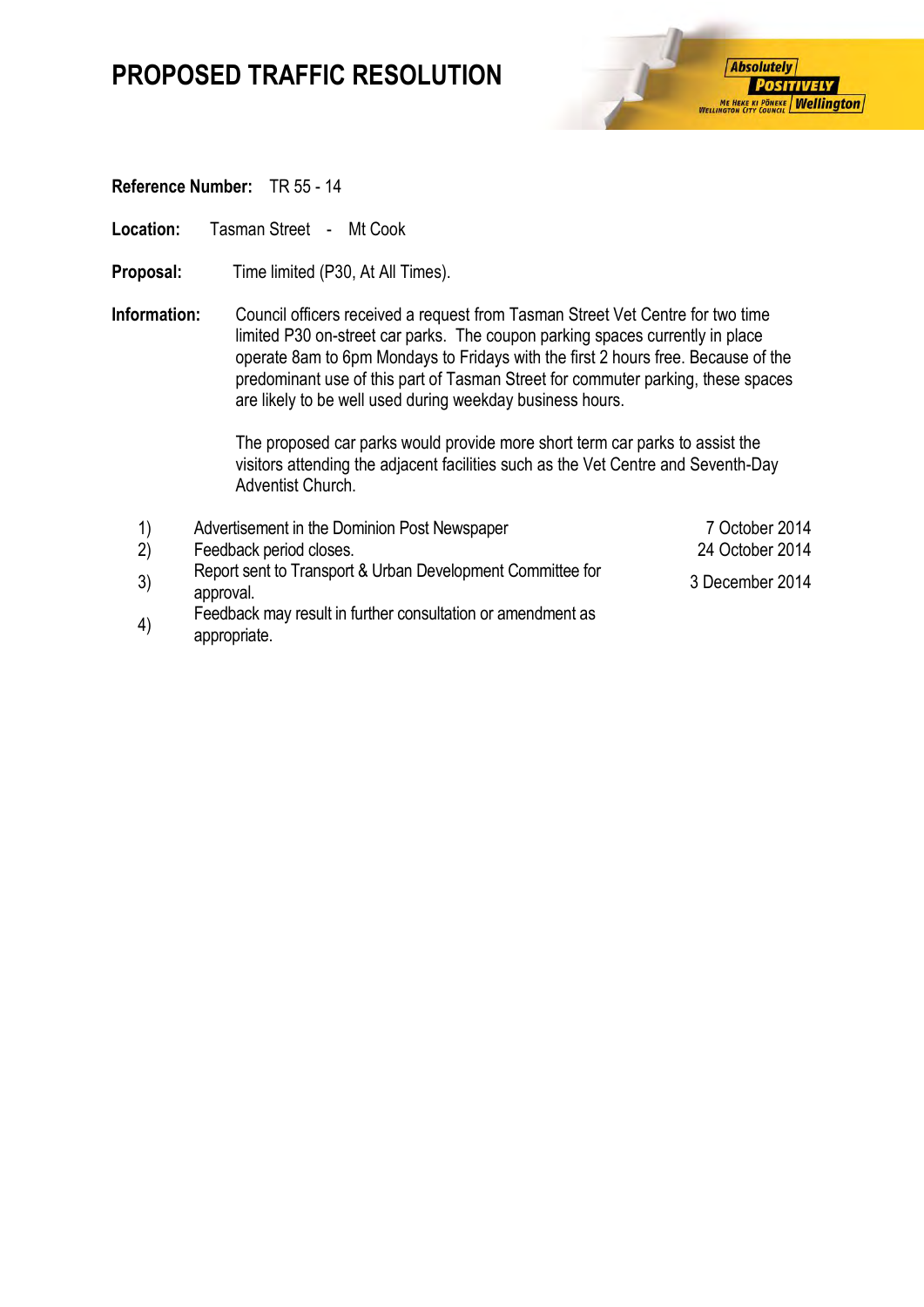# **PROPOSED TRAFFIC RESOLUTION**



**Reference Number:** TR 55 - 14

**Location:** Tasman Street - Mt Cook

Proposal: Time limited (P30, At All Times).

### **Legal Description:**

*Add to Schedule A (Time Limited Parking) of the Traffic Restrictions Schedule* 

| <b>Column One</b>    | <b>Column Two</b> | <b>Column Three</b>                                                                                                                                                                                                                  |
|----------------------|-------------------|--------------------------------------------------------------------------------------------------------------------------------------------------------------------------------------------------------------------------------------|
| <b>Tasman Street</b> | P30, At All Times | East side, commencing 120 metres<br>south of its intersection with Buckle<br>Street (Grid Coordinates X=<br>1,748,883.4m, $Y = 5,426,546.1m$ , and<br>extending in a southerly direction<br>following the eastern kerb line for 11.5 |

*metres.*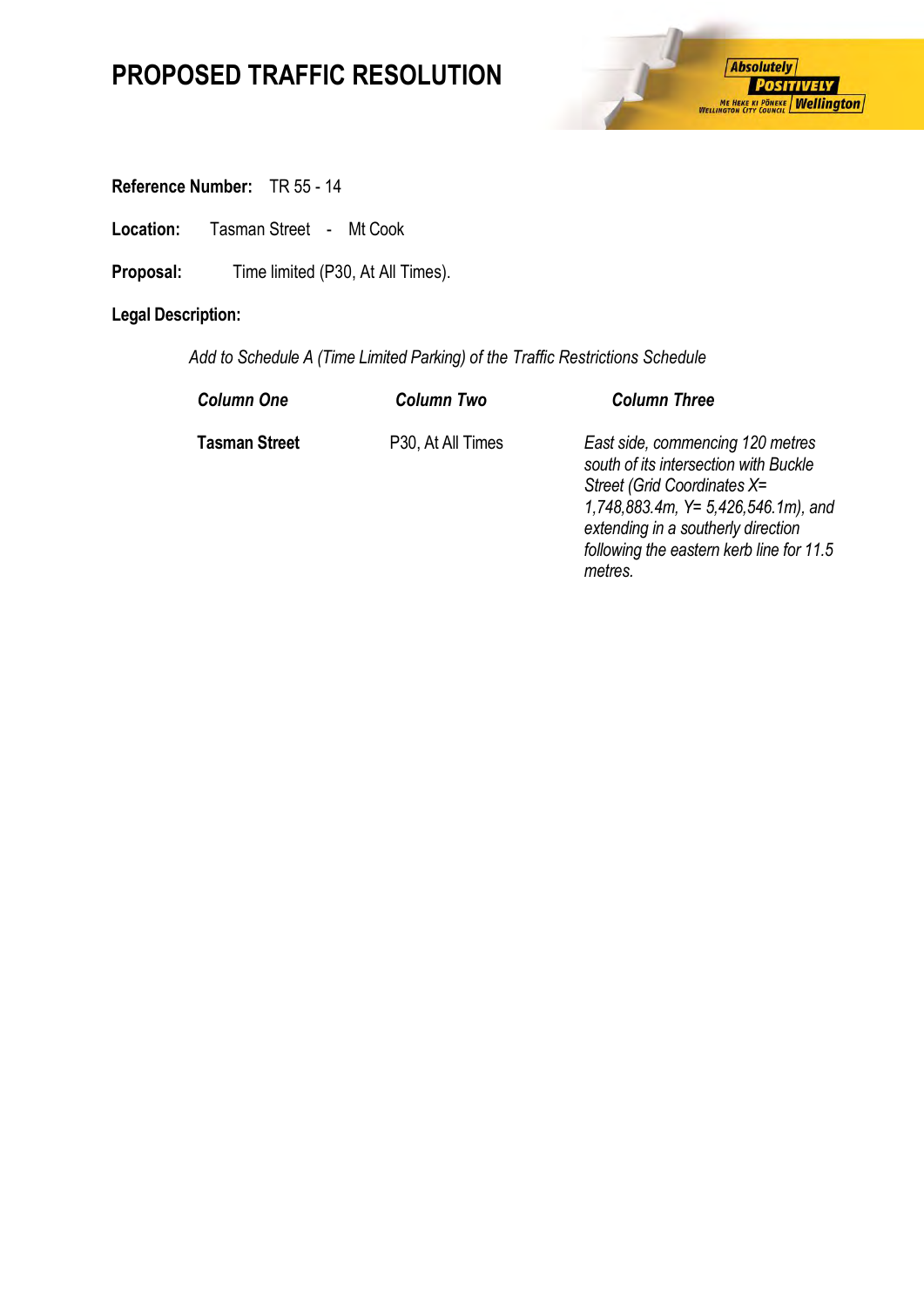## **PROPOSED TRAFFIC RESOLUTION**



**Reference Number:** TR 55 - 14

**Location:** Tasman Street - Mt Cook

**Proposal:** Time limited (P30, At All Times).

**Prepared By : Tony Zhang (Traffic Engineer)** Approved By : **Steve Spence** (Chief Transport Planner) **Date:**

**Comments:**

#### **WCC Contact:**

Tony Zhang **Area Traffic Engineer** Transport Network Team Wellington City Council 101 Wakefield Street / PO Box 2199, Wellington 6140 Phone:+64 4 803 8242 Email: tony.zhang@wcc.govt.nz